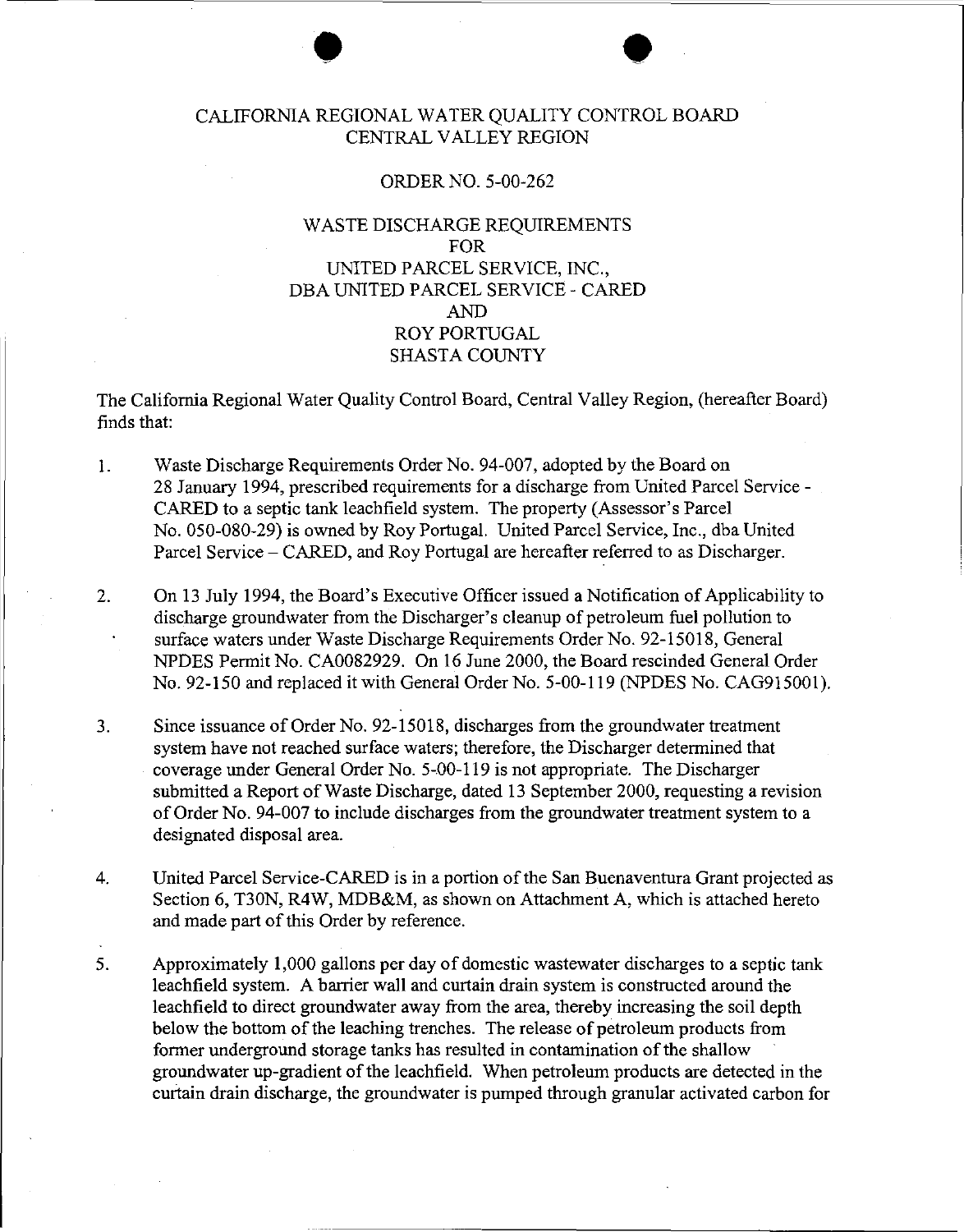treatment. Approximately 18,000 gallons per day of treated groundwater discharges to a bermed disposal area. The septic tank leachfield and groundwater treatment system disposal area are shown on Attachment B, which is attached hereto and made a part of this Order by reference.

6. Gasoline and diesel are stored underground and dispensed in a non-canopied area adjacent to the operations building. Small quantities of waste oil and other petroleum products are stored in a covered area with secondary containment.

#### **HYDROLOGY, SOILS, AND BENEFICIAL USES**

- 7. United Parcel Service lies within the Redding Hydrologic Unit (No. 508) and Enterprise Flat Hydrologic Area (No. 508.10), as depicted on hydrologic maps prepared by the Department of Water Resources in August 1986. The average annual rainfall is approximately 40 inches.
- 8. Soils in the leachfield area are sandy silty clay, clayey sand, and gravel followed by hard layer of sandy clayey silt that may limit the downward migration of water. Percolation rates are erratic, ranging from 7 to 120 min/inch; the leachfield design is based on a percolation rate of 60 min/inch.
- 9. Shallow groundwater flows north to northeast; the hydraulic gradient is 0.011. Permeability test results, from soil samples collected at 11.5 ft and 26.5 ft below ground surface, indicate the average hydraulic conductivity is  $7.9 \times 10^{-8}$  cm/sec and  $1.9 \times 10^{-8}$ em/sec respectively.
- 10. Surface drainage is to an unnamed tributary of the Sacramento River. It is conservative to assume that some portion of the water disposed in the leachfield and groundwater disposal area will enter the unnamed tributary as subsurface flow.
- 11. The beneficial uses of the Sacramento River are municipal, domestic, and agricultural supply; industrial power generation; water contact and non-contact recreation; esthetic enjoyment; navigation; cold freshwater habitat; cold water fish migration; warm and cold water fish spawning; wildlife habitat; and preservation and enhancement of fish, wildlife, and other aquatic resources.
- 12. The California Department of Water Resources has established standards for the construction and destruction of groundwater wells (hereafter DWR Well Standards). These standards are described in two DWR publications: California Well Standards Bulletin 74-90 (June 1991) and Water Well Standards: State of California Bulletin 94-81 (December 198I).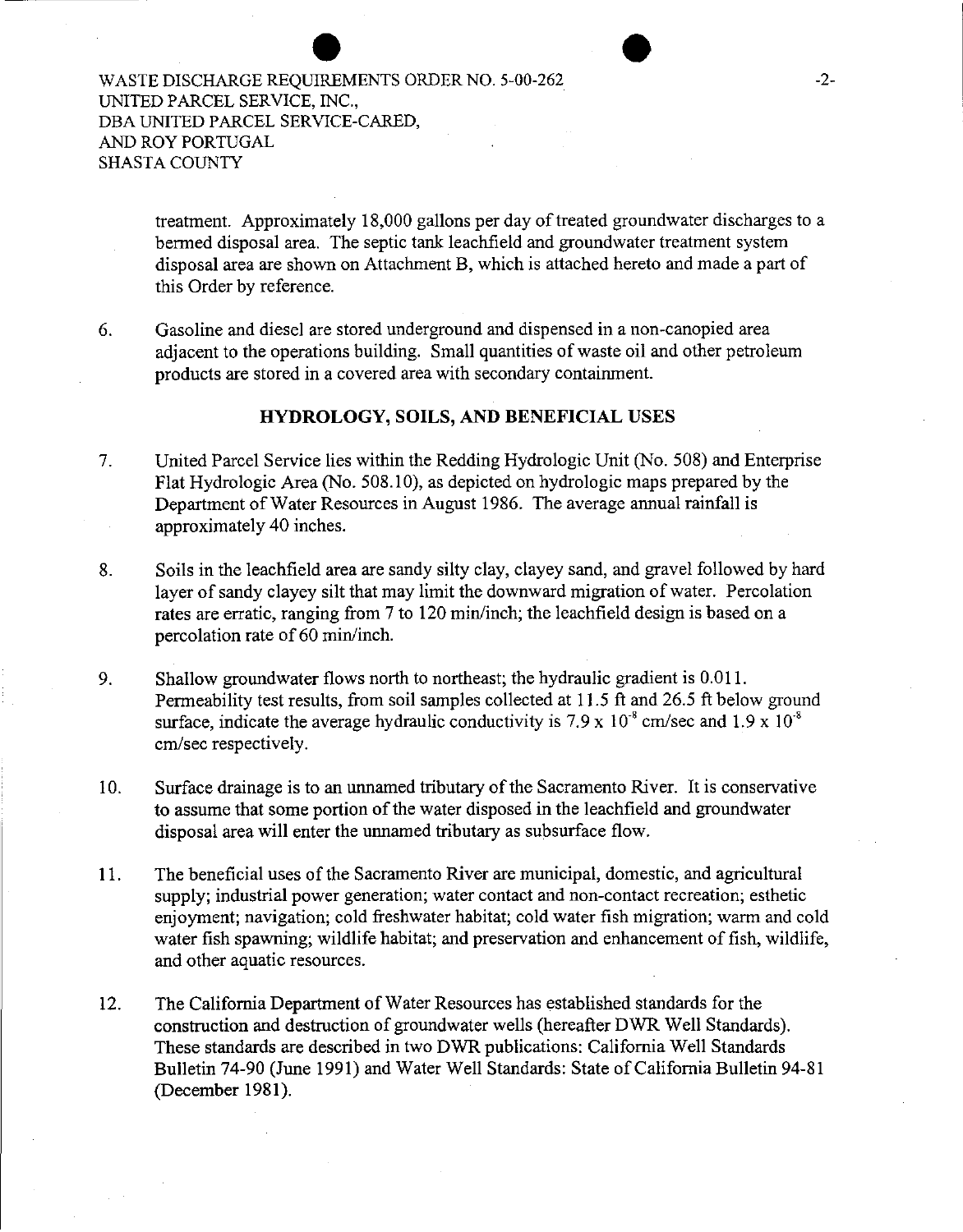13. The Discharger's drinking water is supplied from a well up-gradient of the septic tank leachfield and groundwater disposal area. Adjacent properties have individual drinking water wells; one property is downgradient of the Discharger's leachfield, groundwater disposal area, and storm drain outlet. The Discharger conducts water quality monitoring of their supply well for constituents required by the Shasta County Department of Resource Management, Environmental Health Division (SCEHD). Currently, SCEHD has not confirmed constituents in the well exceeding drinking water standards. In 1994, the downgradient private well was sampled for petroleum constituents; contamination was not detected.

14. The beneficial uses of groundwater are municipal supply, industrial, and agricultural supply.

#### **CEQA AND ANTIDEGRADATION FINDINGS**

- 15. The action to revise waste discharge requirements for this existing facility is exempt from the provisions of the California Environmental Quality Act (CEQA), in accordance with Title 14, California Code of Regulations (CCR), Section 15301.
- 16. The Board adopted a Water Quality Control Plan, Fourth Edition, for the Sacramento River Basin and the San Joaquin River Basin, (hereafter Basin Plan) which designates beneficial uses, establishes water quality objectives, and describes an implementation program and policies to achieve those objectives for all waters of the Basin. This includes plans and policies adopted by the State Water Resources Control Board and incorporated by reference, such as Resolution 68-16, Statement of Policy with respect to Maintaining High Quality of Waters in California (Antidegradation Policy). These requirements implement the Basin Plan.
- 17. The Board has considered anti-degradation pursuant to Resolution No. 68-16 and finds that not enough data exists to determine if this discharge is consistent with those provisions. Specifically, monitoring wells have not been installed adjacent to the groundwater disposal area and several adjacent properties have individual drinking water wells that are downgradient of the leachfield and disposal area. Therefore, the Monitoring and Reporting Program included within this Order incorporates the installation of additional wells and groundwater monitoring of existing wells to collect data for determining whether the discharge will cause an increase in groundwater constituents above that of background levels. If the discharge is causing such an increase, then the Discharger may be required to cease the discharge, implement source control, change the method of disposal, or take other action to prevent groundwater degradation.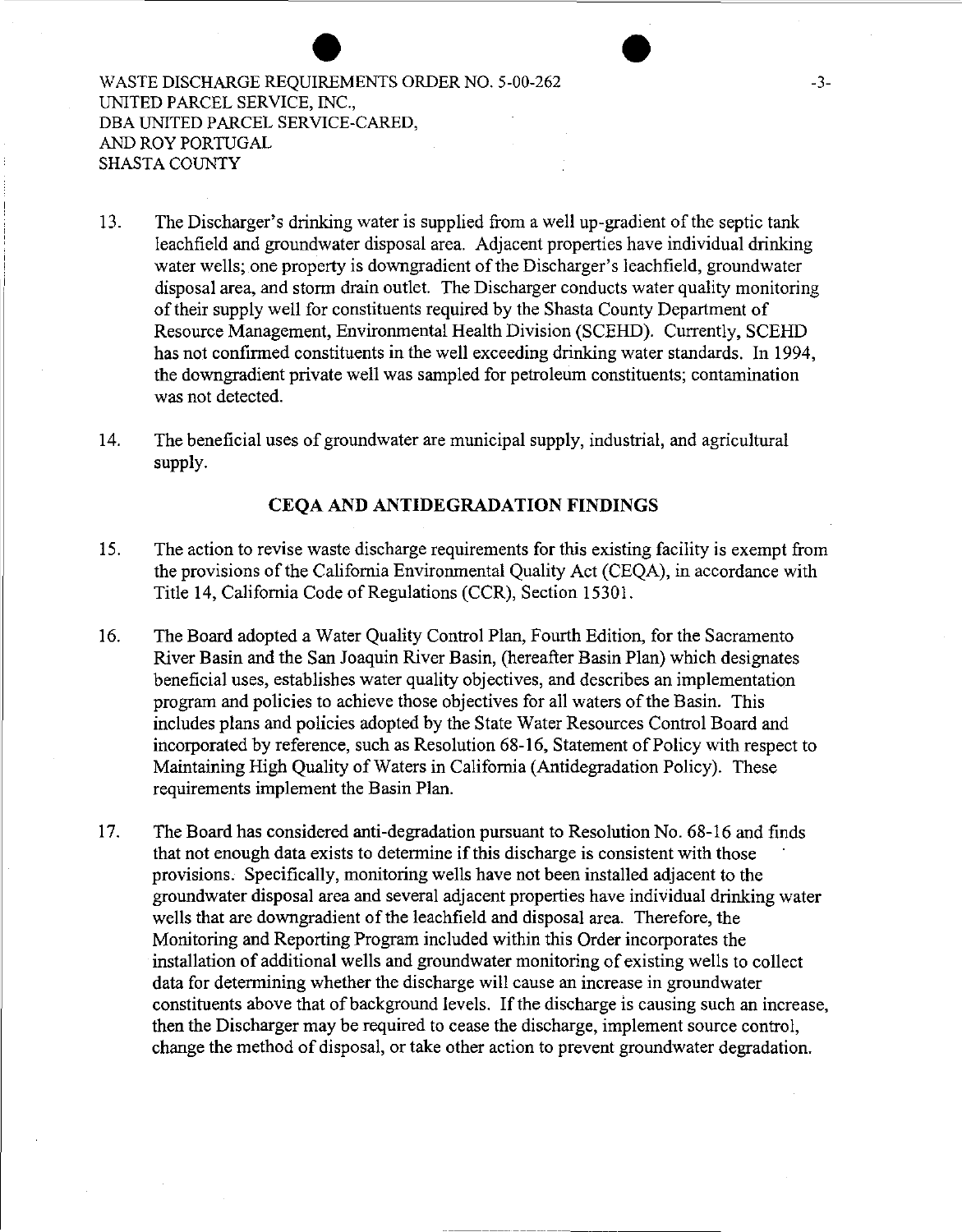#### **GENERAL FINDINGS**

- 18. The United States Environmental Protection Agency (USEPA), on 16 November 1990, promulgated storm water regulations (40 CFR Partsl22, 123, and 124) which require specific categories of industrial facilities which discharge storm water to obtain NPDES permits and implement Best Available Technology Economically Achievable (BAT) and Best Conventional Pollutant Control Technology (BCT) to reduce or eliminate industrial storm water pollution.
- 19. The State Water Resources Control Board (SWRCB) adopted Order No. 97-03-DWQ (General Permit No. CASOOOOOl ), on 17 April 1997, specifying waste discharge requirements for discharge of storm water associated with industrial activities, excluding construction activities, that requires submittal of a Notice of Intent (NOI) by industries covered under the permit. This facility has submitted an NOI for coverage under the General Permit.
- 20. The Basin Plan encourages reclamation. The Basin Plan requires that each Report of Waste Discharge for land disposal operation justify why reclamation is not practiced or proposed. The Discharger reviewed opportunities for reclamation and cannot use or increase the use of effluent on irrigation land because of the shallow groundwater beneath the site.
- 21. This discharge is exempt from the requirements of *Consolidated Regulations for Treatment, Storage, Processing, or Disposal of Solid Waste,* as set forth in Title 27, CCR, Division 2, Subdivision 1, Section 20005, et seq., (hereafter Title 27). The exemption, pursuant to Section 20090(b), is based on the following:
	- a. The Board is issuing waste discharge requirements,
	- b. The discharge complies with the Basin Plan, and
	- c. The wastewater does not need to be managed according to 22 CCR, Division 4.5, Chapter 11, as a hazardous waste.
- 22. This Board has considered the information in the attached Information Sheet in developing the Findings of this Order. The attached Information Sheet is part of this Order.
- 23. The Board has notified the Discharger and interested agencies and persons of its intent to prescribe waste discharge requirements for this discharge and has provided them with an opportunity for a public hearing and an opportunity to submit their written views and recommendations.

 $\bullet$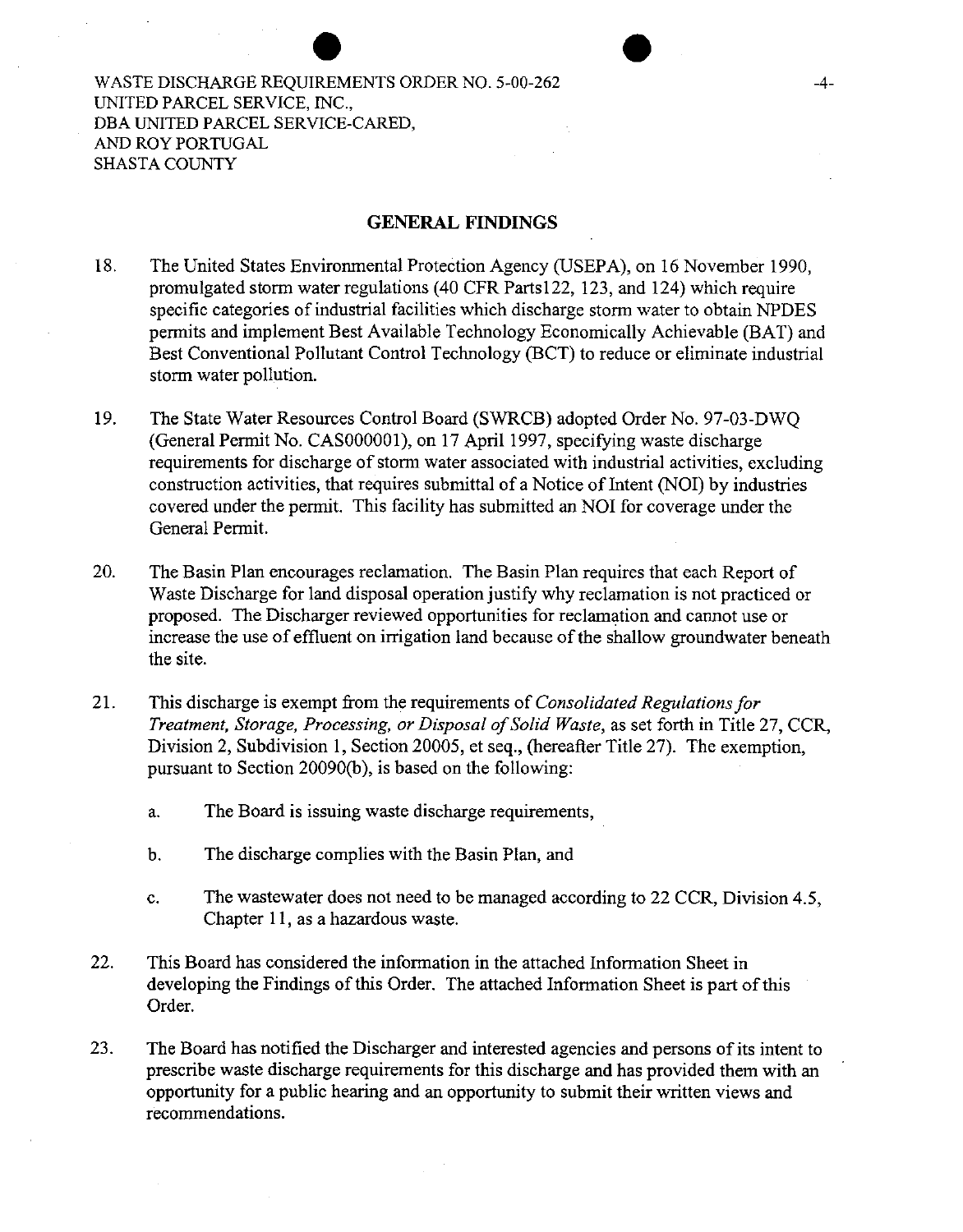24. The Board, in a public meeting, heard and considered all comments pertaining to the discharge.

IT IS HEREBY ORDERED that Order No. 94-007 is rescinded and United Parcel Service, Inc., dba United Parcel Service - CARED and Roy Portugal, their agents, successors, and assigns, in order to meet the provisions contained in Division 7 of the California Water Code and regulations adopted thereunder, shall comply with the following:

#### **A. Discharge Prohibitions:**

- I. The discharge of wastewater to the groundwater treatment system from the investigation and cleanup of petroleum fuel pollution, where other contaminants exist, is prohibited.
- 2. The discharge of wastewater to surface waters or surface water drainage courses is prohibited.
- 3. The by-pass or overflow of untreated or partially treated waste is prohibited.
- 4. The discharge of hazardous or toxic substances including solvents, oil, grease, or other petroleum products, is prohibited.
- 5. Discharge of waste classified as 'hazardous,' as defined in Section 2521(a) of Title 23, CCR, Section 2510, et seq., (hereafter Chapter 15), or 'designated,' as defined in Section 13173 of the California Water Code, is prohibited.

#### **B. Effluent Limitations (Groundwater Treatment System):**

1. The discharge of effluent from the groundwater treatment system in excess of the following limits is prohibited:

| Constituents                            | Units     | 30-Day<br>Median | Daily<br>Maximum |
|-----------------------------------------|-----------|------------------|------------------|
| Methyl t-butyl ether                    | $\mu$ g/l | $<$ 5.0          | 5                |
| Benzene                                 | $\mu$ g/l | < 0.5            | 0.35             |
| Toluene                                 | $\mu$ g/l | < 0.5            | 42               |
| Ethylbenzene                            | $\mu$ g/l | < 0.5            | 29               |
| Xylenes (total)                         | $\mu$ g/l | < 1.0            | 17               |
| Total Petroleum Hydrocarbons - Gasoline | $\mu$ g/l | $50$             | 100              |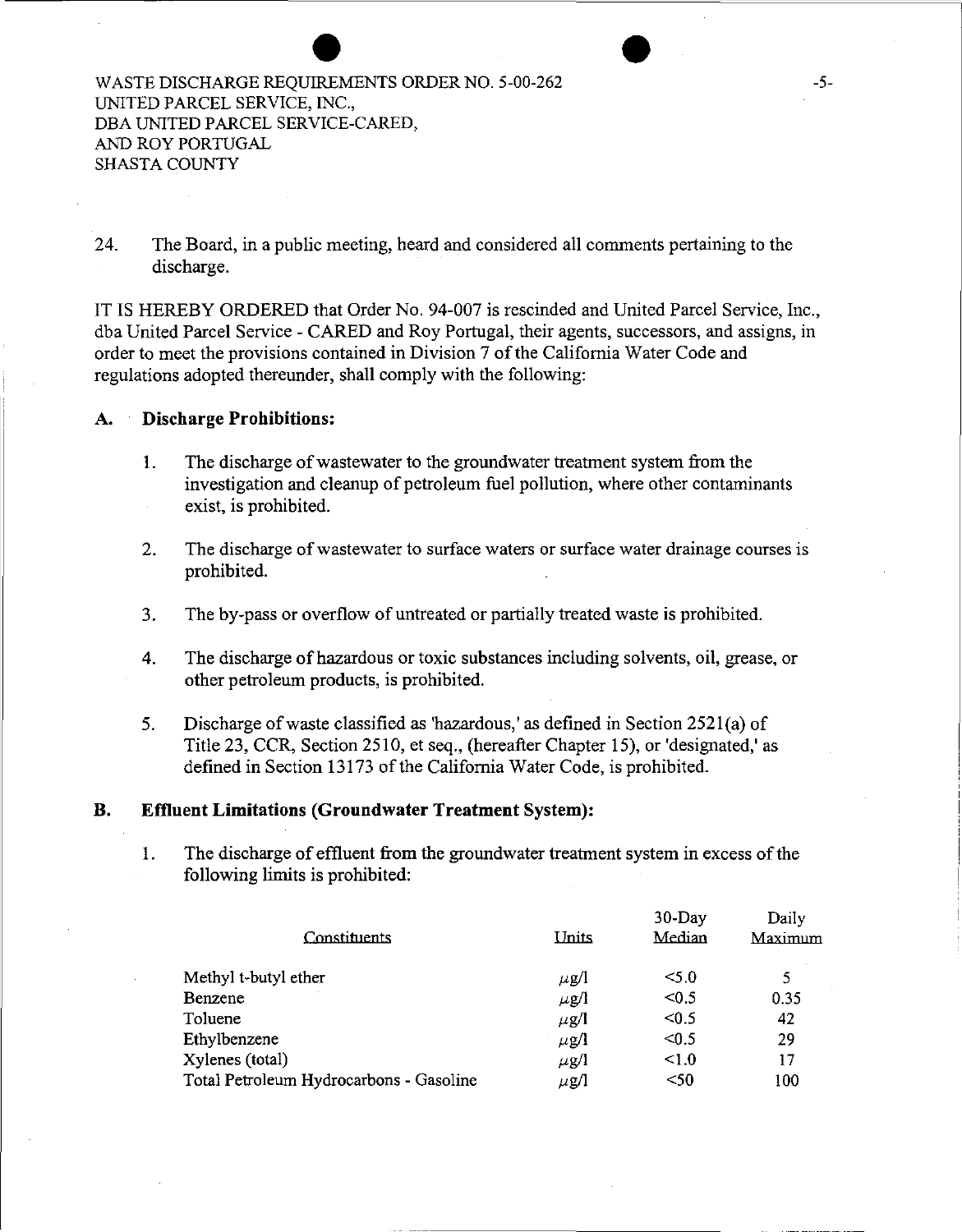- 2. The discharge shall not have a pH of less than  $6.5$  nor greater than  $8.5$ .
- 3. The discharge shall remain within the designated disposal area at all times.

#### C. Discharge Specifications:

- 1. Neither the treatment nor the discharge shall cause a nuisance or condition of pollution as defined by the California Water Code, Section 13050.
- 2. The 30-day average daily dry weather discharge flow to the septic tank leachfield shall not exceed 1 ,440 gallons.
- 3. The discharge shall not cause degradation of any water supply.
- 4. The discharge shall remain within the designated disposal area at all times.
- 5. The treatment facilities shall be designed, constructed, operated, and maintained to prevent inundation or washout due to floods with a 100-year return frequency.
- 6. Objectionable odors originating at this facility shall not be perceivable beyond the limits of the wastewater treatment and disposal areas.
- 7. Public contact with wastewater shall be precluded through such means as fences, signs, or other acceptable alternatives.

#### D. Sludge Disposal:

1. Collected screenings, sludges, and other solids removed from liquid wastes shall be disposed of in a manner that is consistent with Title 27 and approved by the Executive Officer.

#### E. Groundwater Quality Limitations:

- 1. The discharge, in combination with other sources, shall not cause groundwater underlying the wastewater disposal areas to contain waste constituents statistically greater than background water quality except for the following constituents, which shall not exceed the limits specified:
	- a. Coliform organisms in concentrations exceeding 2.2 MPN/100 m1 over any seven-day period.
	- b. Nitrate-nitrogen as N in concentrations exceeding 2.0 mg/1.

•<br>•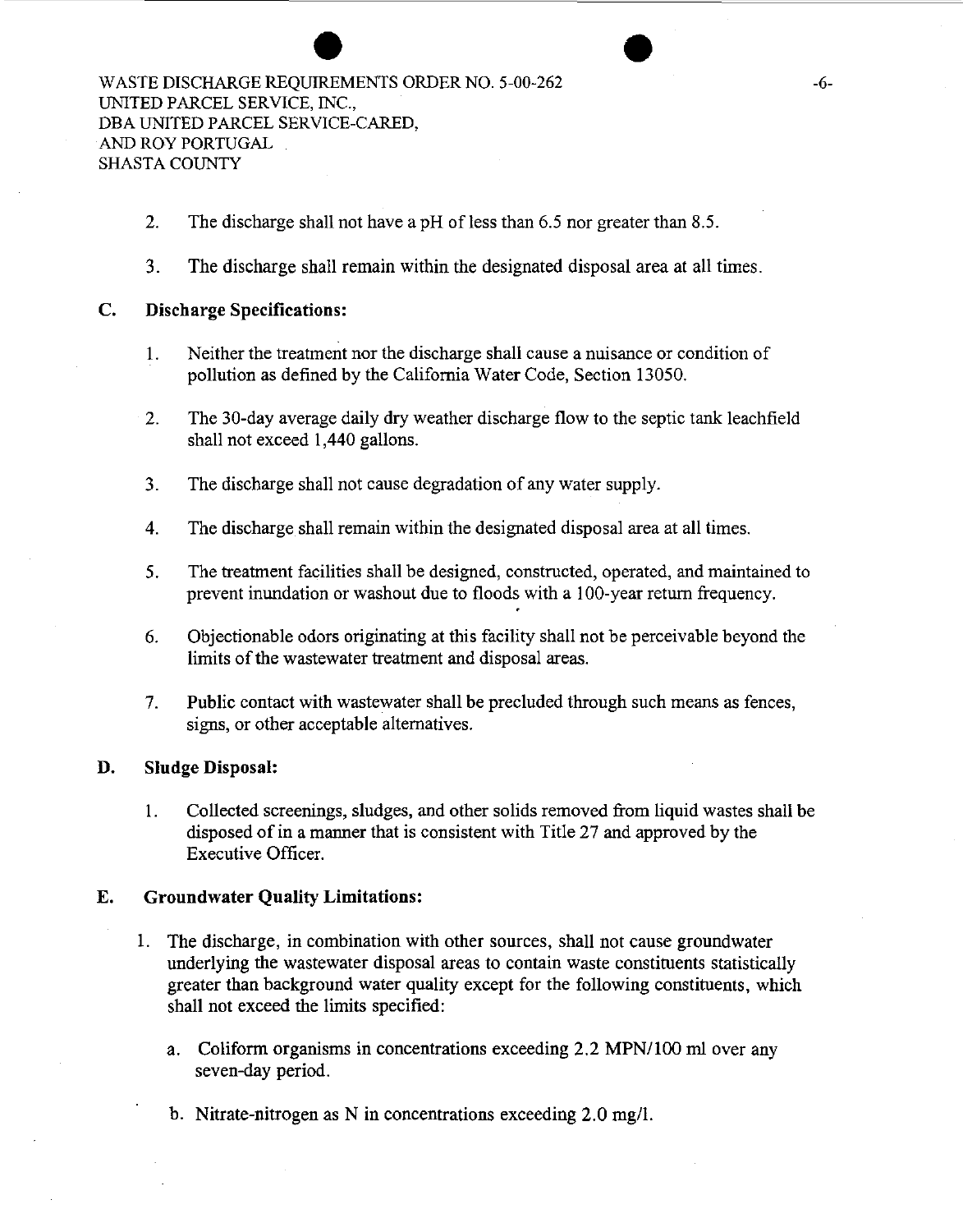#### **F. Provisions:**

- 1. The Discharger shall comply with Monitoring and Reporting Program No. 5-00-262, which is a part of this Order, and any revisions thereto as ordered by the Executive Officer.
- 2. The Discharger shall comply with all the items of the "Standard Provisions and Reporting Requirements for Waste Discharge Requirements," dated 1 March 1991, which are a part of this Order. This attachment and its individual paragraphs are referred to as "Standard Provision(s)."
- 3. The Discharger must comply with all conditions of this Order, including timely submittal of technical and monitoring reports as directed by the Executive Officer. Violations may result in enforcement action, including Regional Board or court orders requiring corrective action or imposing civil monetary liability, or in revision or rescission of this Order.
- 4. **By 1 March 2001,** the Discharger shall submit a workplan for the installation of wells to monitor the groundwater treatment system disposal area. The workplan shall be prepared by a California Registered Engineer or Geologist, and shall contain all of the information found in Part 1 "Items to be Included in a Monitoring Well Installation Work Plan and a Monitoring Well Installation Report of Results" of Attachment C. **Within 60 days** of staff approval of the installation workplan, the Discharger shall submit a monitoring well installation report containing (a) all of the information found in Part 2 of Attachment C and (b) the results of the first sampling event.
- 5. If monitoring data demonstrates that the discharge is causing degradation of adjacent and/or downgradient waters, this Order will be reopened and modified accordingly, along with possible initiation of formal enforcement.
- 6. The Discharger shall report promptly to the Board any material change or proposed change in the character, location, or volume of the discharge.
- 7. In the event of any change in control or ownership of land or waste discharge facilities described herein, the Discharger shall notify the succeeding owner or operator of the existence of this Order by letter, a copy of which shall be immediately forwarded to this office.

To assume operation under this Order, the succeeding owner or operator must apply in writing to the Executive Officer requesting transfer of the Order. The

 $\bullet$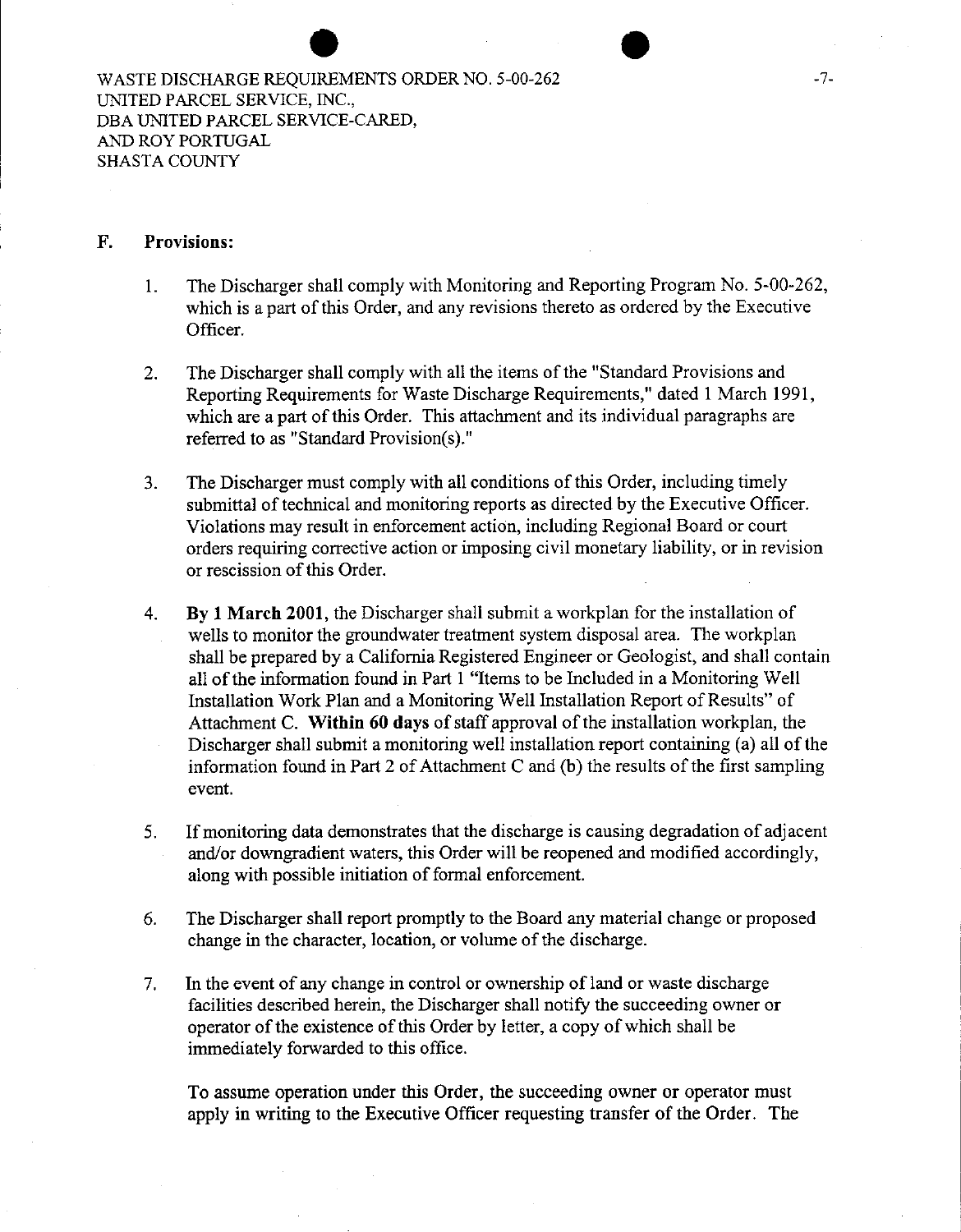> request must contain the requesting entity's full legal name, the state of incorporation if a corporation, the name and address and telephone number of the persons responsible for contact with the Board, and a statement. The statement shall comply with the signatory paragraph of Standard Provision B. 3 and state that the proposed owner or operator assumes full responsibility for compliance with this Order. Failure to submit the request shall be considered a discharge without requirements, a violation of the California Water Code. Transfer shall be approved or disapproved by the Executive Officer.

- 8. Roy Portugal, as owner of the real property at which the discharge will occur, is ultimately responsible for ensuring compliance with these requirements. United Parcel Service, Inc., retains primary responsibility for compliance with these requirements, including day-to-day operations and monitoring. Enforcement actions will be taken against Roy Portugal only in the event that enforcement actions against United Parcel Service, Inc., is ineffective or would be futile, or the enforcement is necessary to protect public health or the environment.
- 9. A copy of this Order and its attachments shall be maintained at United Parcel Service-CARED for reference by key operating personnel. Key operating personnel shall be familiar with its contents.
- 10. The Board will review this Order periodically and will revise requirements when necessary.

I, GARY M. CARLTON, Executive Officer, do hereby certify the foregoing is a full, true, and correct copy of an Order adopted by the California Regional Water Quality Control Board, Central Valley Region, on 8 December 2000.

/ /"

CARLTON, Executive Officer

KLC:dcw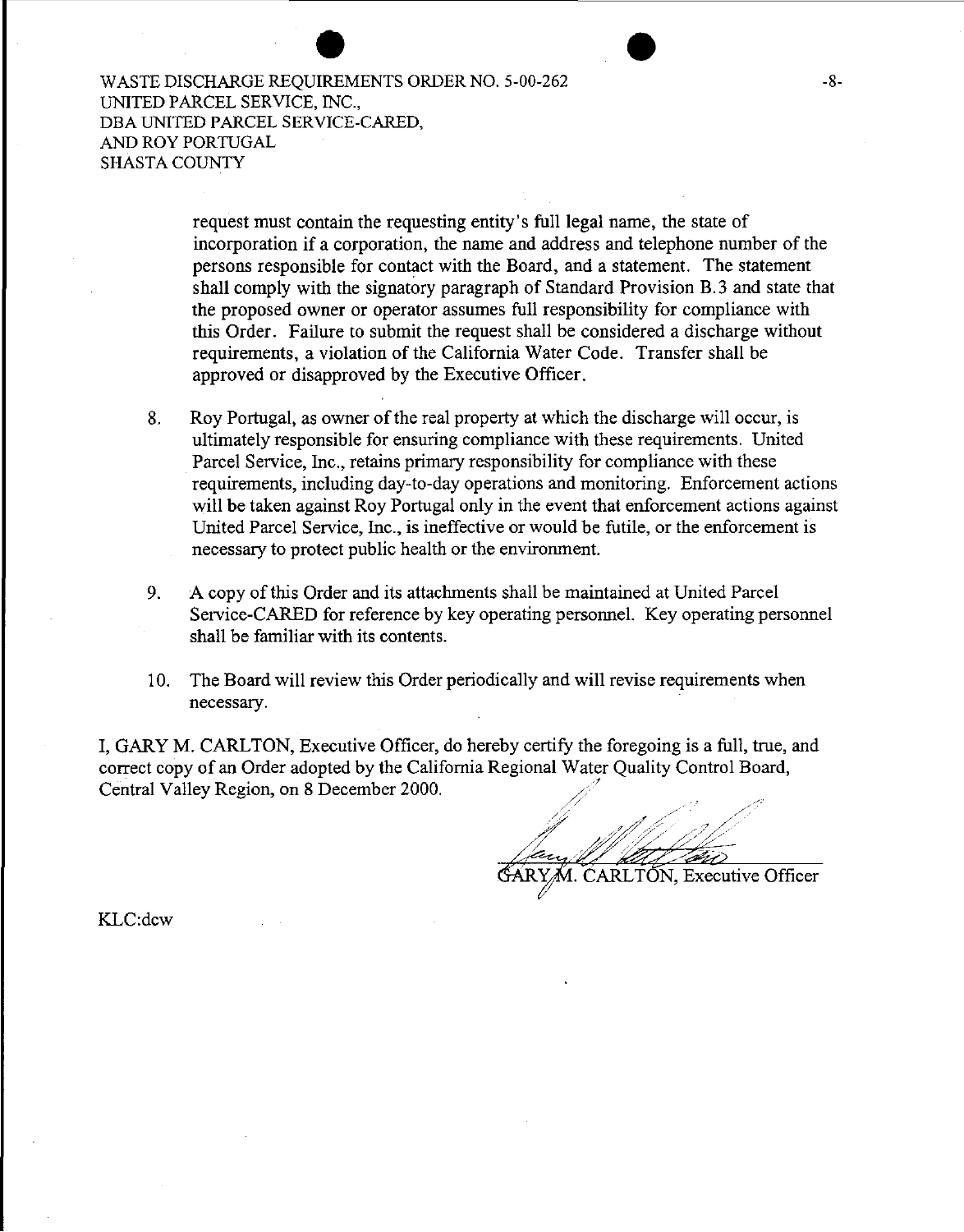#### CALIFORNIA REGIONAL WATER QUALITY CONTROL BOARD CENTRAL VALLEY REGION

 $\bullet$   $\bullet$ 

#### MONITORING AND REPORTING PROGRAM NO. 5-00-262 FOR UNITED PARCEL SERVICE, INC. DBA UNITED PARCEL SERVICE- CARED AND ROY PORTUGAL SHASTA COUNTY

This monitoring and reporting program (MRP) incorporates requirements for monitoring of the septic tank, leachfield, groundwater treatment system (curtain drain and effluent), and groundwater (adjacent to the leachfield and groundwater disposal area). This MRP shall not be changed until a revised MRP is issued by the Executive Officer.

#### **SEPTIC TANK MONITORING**

Septic tank maintenance inspections (including tank sludge level measurement) shall be performed at least once every three years. Information concerning inspections and maintenance activities (including, but not limited to, pumping, replacement, and repairs) shall be included in the monitoring reports submitted to the Board.

#### **LEACHFIELD MONITORING**

The Discharger shall inspect the leachfield and note the presence or absence of saturated soils or standing liquid. The leachfield shall be inspected monthly during the period 1 October to 1 February and weekly during the remainder of the year. Observations shall be included in the monitoring reports.

#### **GROUNDWATER TREATMENT SYSTEM MONITORING**

#### **CURTAIN DRAIN**

A monitoring program shall be implemented to determine if petroleum hydrocarbons are entering the curtain drain. Influent samples shall be collected of the curtain drain water before it enters the treatment system. The samples shall be representative of the volume and nature of the influent. Time of collection shall be recorded. Groundwater discharges from the curtain drain shall be sampled for at least the following: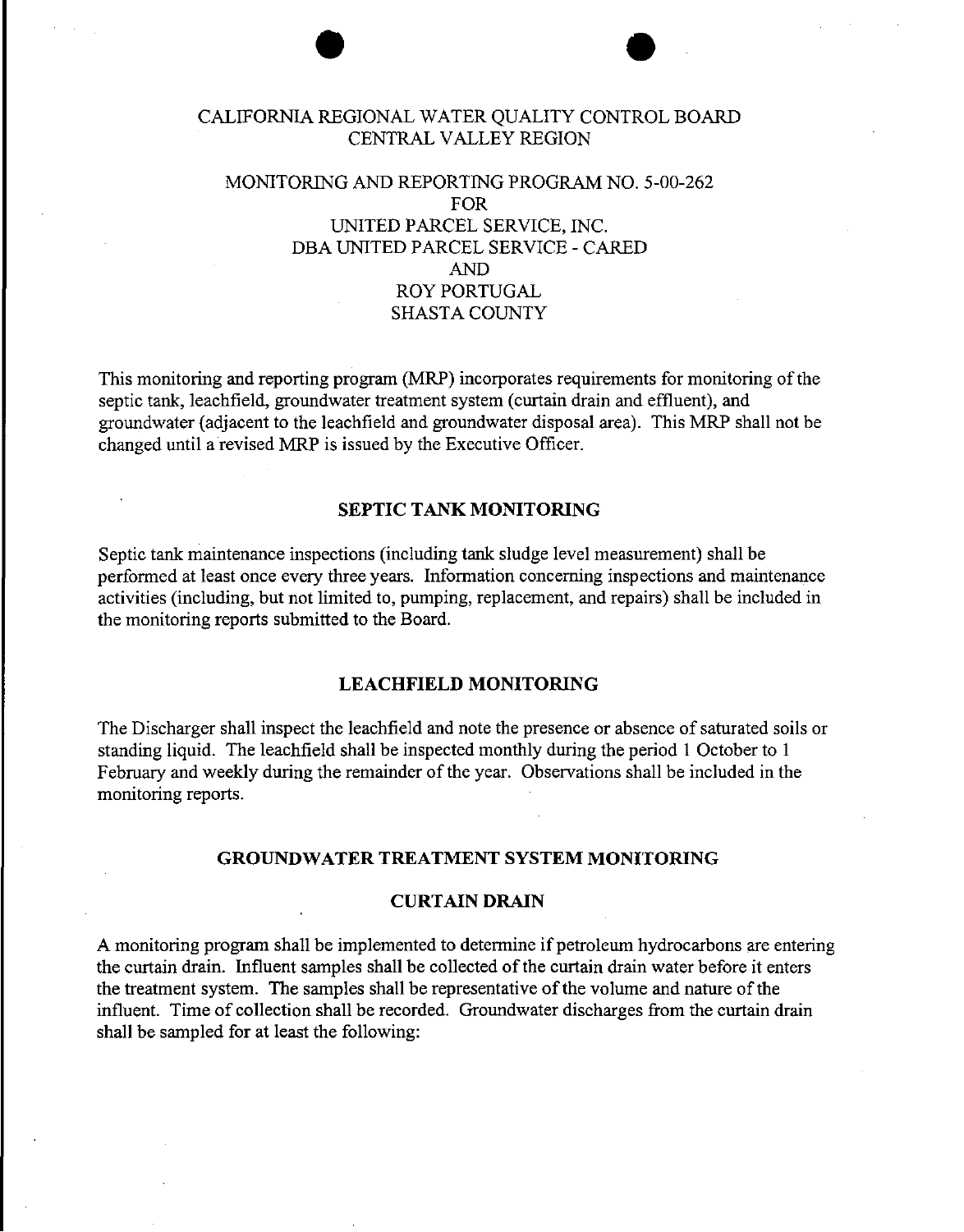#### MONITORING AND REPORTING PROGRAM NO. 5-00-262 UNITED PARCEL SERVICE, INC., DBA UNITED PARCEL SERVICE- CARED AND ROY PORTUGAL SHASTA COUNTY

|                                         |             | Type of    | Sampling               |
|-----------------------------------------|-------------|------------|------------------------|
| Constituent                             | <u>Unit</u> | Sample     | Frequency              |
| Flow                                    | gallons     | Cumulative | Daily                  |
| Methyl t-butyl ether                    | $\mu$ g/l   | Grab       | Quarterly <sup>1</sup> |
| Benzene                                 | $\mu$ g/l   | Grab       | Quarterly <sup>1</sup> |
| Toluene                                 | $\mu$ g/l   | Grab       | Quarterly <sup>1</sup> |
| Ethylbenzene                            | $\mu$ g/l   | Grab       | Quarterly              |
| Xylenes (total)                         | $\mu$ g/l   | Grab       | Quarterly <sup>1</sup> |
| Total Petroleum Hydrocarbons - Gasoline | $\mu$ g/l   | Grab       | Quarterly <sup>1</sup> |

<sup>1</sup>If any sample shows detectable MTBE, BTEX, or TPHg the Discharger shall immediately close the curtain drain valve and redirect the groundwater into the petroleum hydrocarbon treatment system.

#### **EFFLUENT**

Samples shall be collected of the treatment system discharge, downstream from the last connection through which wastes can be admitted into the outfall. Effluent samples shall be representative of the volume and nature of the discharge. Time of collection shall be recorded. Discharges from the groundwater treatment system shall be sampled for at least the following:

|                                               |           | Type of    | Sampling                            |
|-----------------------------------------------|-----------|------------|-------------------------------------|
| Constituent                                   | Unit      | Sample     | <b>Frequency</b>                    |
| Flow                                          | gallons   | Cumulative | Daily                               |
| Seepage or discharge outside of disposal area |           | Visual     | Daily                               |
| pH                                            | units     | Grab       | Quarterly <sup>2</sup>              |
| Methyl t-butyl ether                          | $\mu$ g/l | Grab       | Quarterly <sup>2</sup>              |
| Benzene                                       | $\mu$ g/l | Grab       | Quarterly <sup>2</sup>              |
| Toluene                                       | μg/l      | Grab       | Quarterly <sup>2</sup>              |
| Ethylbenzene                                  | $\mu$ g/l | Grab       | Quarterly <sup>2</sup>              |
| Xylenes (total)                               | $\mu$ g/l | Grab       | Quarterly <sup>2</sup>              |
| Total Petroleum Hydrocarbons - Gasoline       | $\mu$ g/l | Grab       | Quarter <sub>l</sub> y <sup>2</sup> |

2 If any sample shows detectable MTBE, BTEX, or TPHg the Discharger shall immediately evaluate the treatment system, resample and reanalyze the effluent for the detected constituent(s), and continue sampling the effluent on a weekly basis until the constituent(s) concentrations are below detection.

#### **GROUNDWATER MONITORING**

A detection monitoring program to determine both background and downgradient concentrations of indicator parameters shall be implemented. The monitoring network shall consist ofP-3, MW-5, MW-7 and any additional wells installed pursuant to Provision F.4 in this Order.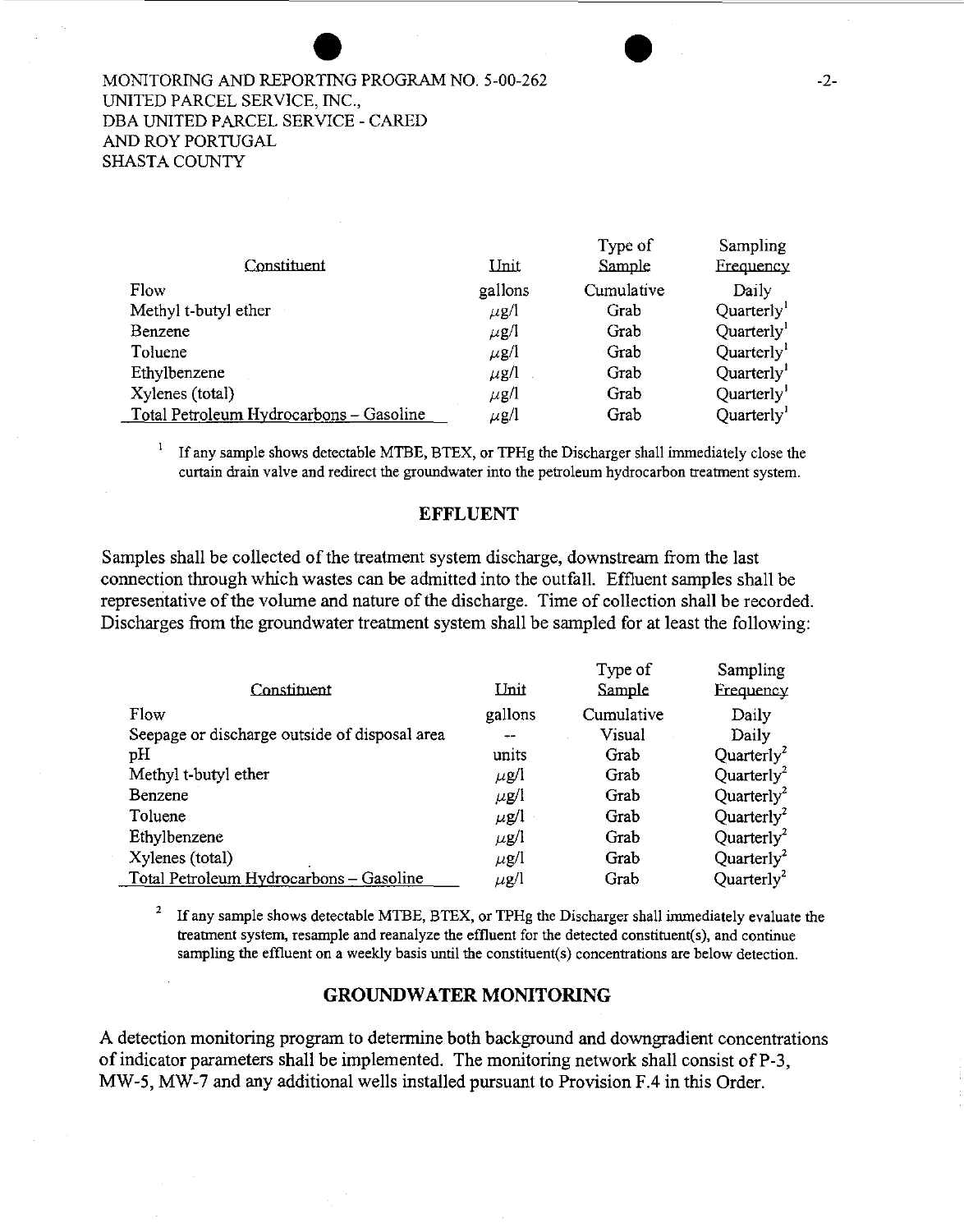#### MONITORING AND REPORTING PROGRAM NO. 5-00-262 UNITED PARCEL SERVICE, INC., DBA UNITED PARCEL SERVICE- CARED AND ROY PORTUGAL SHASTA COUNTY

#### **LEACHFIELD**

Piezometer (P-3) shall be monitored quarterly for groundwater depth.

Monitoring wells (MW-5 and MW-7) shall be sampled for at least the following:

| Unit          | Type of<br>Sample | Sampling<br><b>Frequency</b> |
|---------------|-------------------|------------------------------|
| Feet, inches  | Visual            | Quarterly                    |
| units         | Grab              | Quarterly                    |
| $\mu$ mhos/cm | Grab              | Quarterly                    |
| MPN/100 ml    | Grab              | Quarterly                    |
| mg/l          | Grab              | Quarterly                    |
| $\mu$ g/l     | Grab              | Quarterly                    |
| $\mu$ g/l     | Grab              | Quarterly                    |
| $\mu$ g/l     | Grab              | Quarterly                    |
| $\mu$ g/l     | Grab              | Quarterly                    |
| $\mu$ g/l     | Grab              | Quarterly                    |
| $\mu$ g/l     | Grab              | Quarterly                    |
|               |                   |                              |

#### **TREATMENT SYSTEM DISPOSAL AREA**

The monitoring wells adjacent to the groundwater treatment system disposal area shall be sampled for at least the following:

| Unit          | Type of<br>Sample | Sampling<br>Frequency |
|---------------|-------------------|-----------------------|
| Feet, inches  | Visual            | Quarterly             |
| units         | Grab              | Quarterly             |
| $\mu$ mhos/cm | Grab              | Quarterly             |
| $\mu$ g/l     | Grab              | Quarterly             |
| $\mu$ g/l     | Grab              | Quarterly             |
| $\mu$ g/l     | Grab              | Quarterly             |
| $\mu$ g/l     | Grab              | Quarterly             |
| $\mu$ g/l     | Grab              | Quarterly             |
| $\mu$ g/l     | Grab              | Quarterly             |
|               |                   |                       |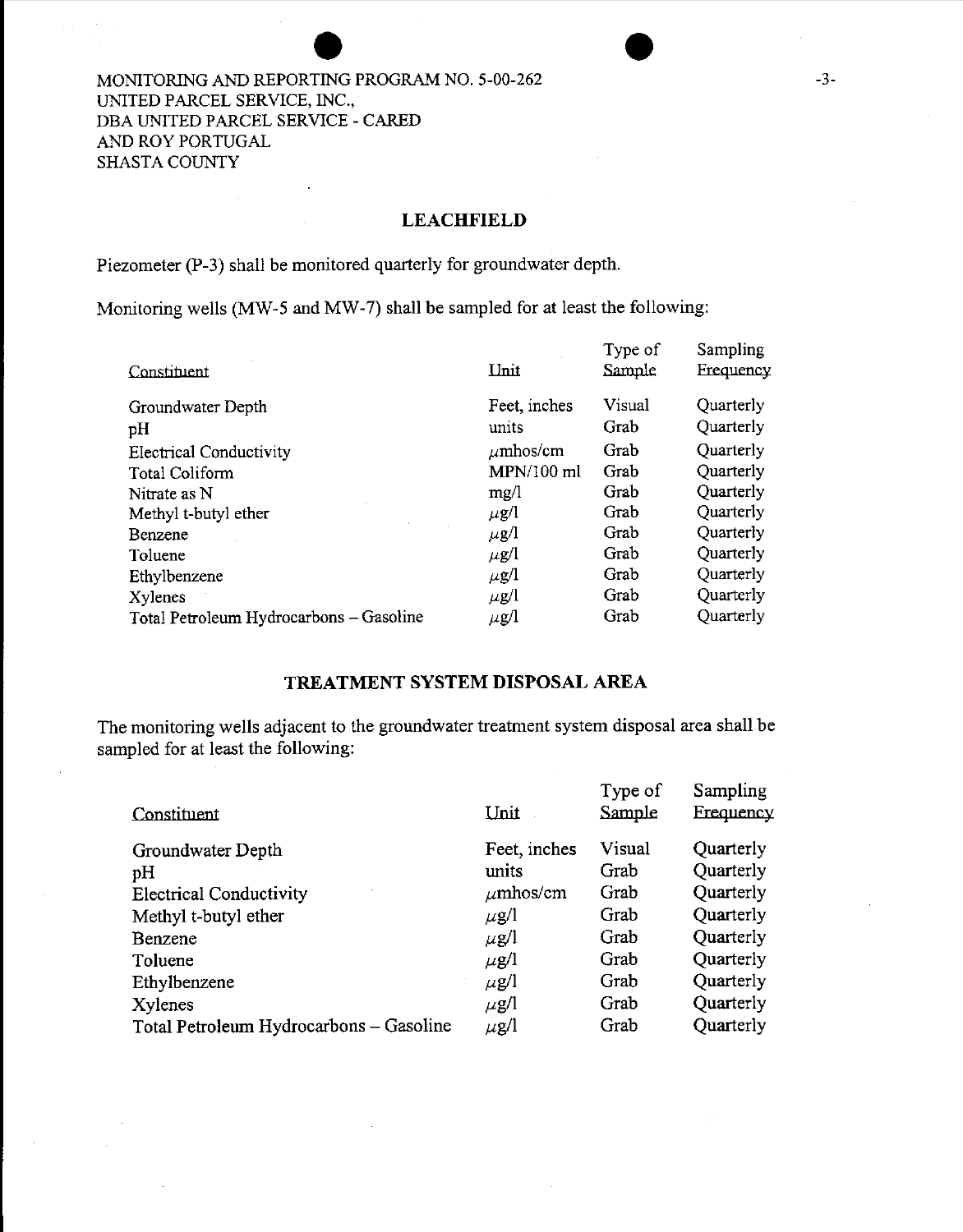#### MONITORING AND REPORTING PROGRAM NO. 5-00-262 UNITED PARCEL SERVICE, INC., DBA UNITED PARCEL SERVICE- CARED AND ROY PORTUGAL SHASTA COUNTY

#### **REPORTING**

In reporting the monitoring data, the Discharger shall arrange the data in tabular form so that the date, the sample type (e.g. influent, effluent, etc.), and reported analytical result for each sample are readily discernible. The data shall be summarized in such a manner to illustrate clearly the compliance with waste discharge requirements. The results of any monitoring done more frequently than required at the locations specified in the Monitoring and Reporting Program shall be reported to the Board.

Quarterly monitoring reports shall be submitted to the Regional Board by the **1st day ofthe**  second month in the next quarter following sample collection. (i.e., the First Quarter Report is due by 1 May).

The Discharger may also be requested to submit an annual report to the Board with both tabular and graphical summaries of the monitoring data obtained during the previous year. Any such request shall be made in writing. The report shall discuss the compliance record. If violations have occurred, the report shall also discuss the corrective actions taken and planned to being the discharge into full compliance with the waste discharge requirements.

All reports submitted in response to this Order shall comply with the signatory requirements of Standard Provision B.3.

The Discharger shall implement the above monitoring program as of the date of this Order.

Ordered by: CARLTON, Executive Officer

8 December 2000

(Date)

KLC:dcw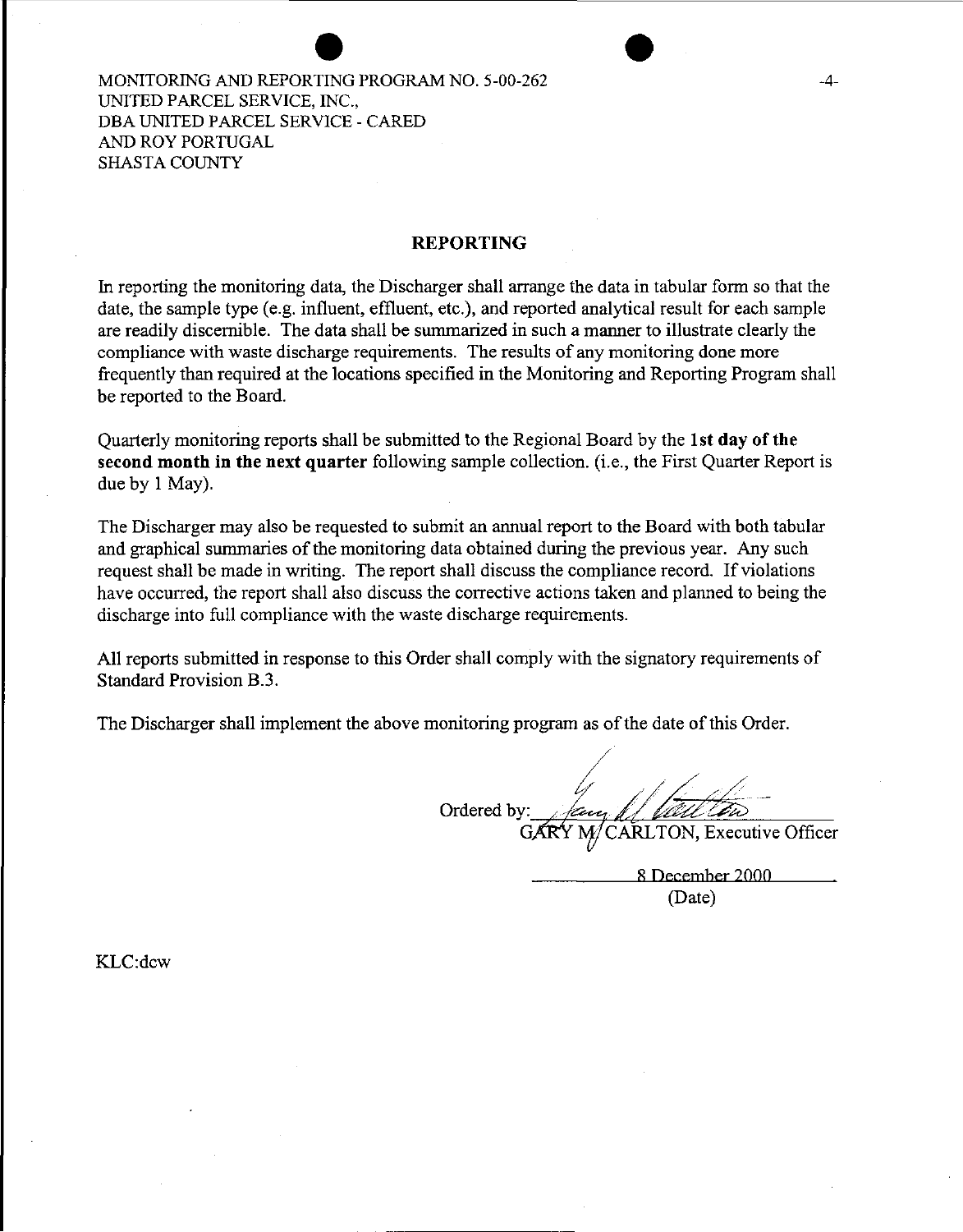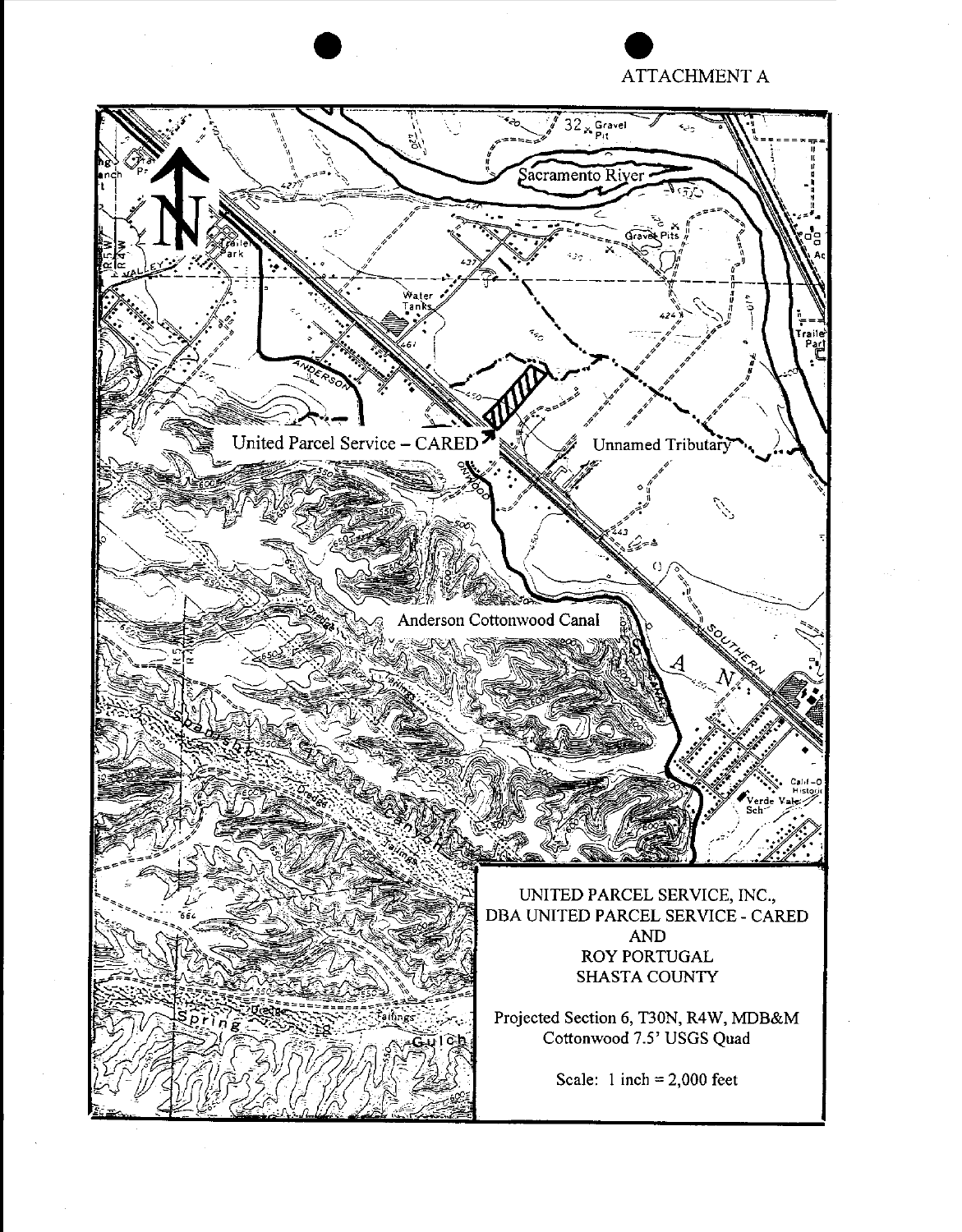

 $\Xi^-$ 

 $V_{\rm IAC}$ 

コ  $\boldsymbol{\varpi}$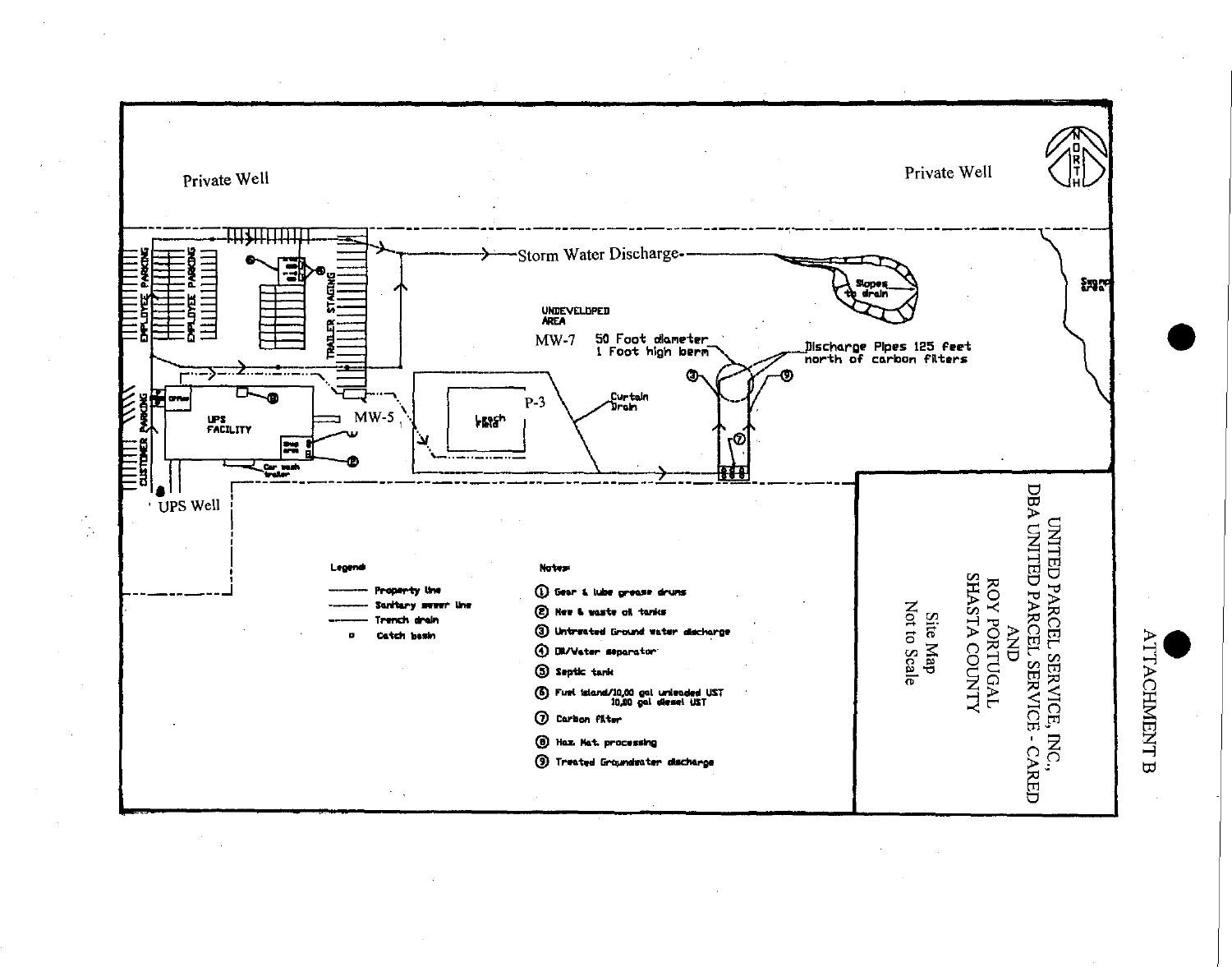# external and a set of the set of the set of the set of the set of the set of the set of the set of the set of the set of the set of the set of the set of the set of the set of the set of the set of the set of the set of th

#### **CALIFORNIA REGIONAL WATER QUALITY CONTROL BOARD CENTRAL VALLEY REGION**

#### **STANDARD MONITORING WELL PROVISIONS FOR WASTE DISCHARGE REQUIREMENTS**

Prior to installation of groundwater monitoring wells, the Discharger shall submit a workplan containing at least the information specified in this document. Wells may be installed after the executive officer's approval of the workplan. Upon installation of the monitoring wells, the Discharger shall submit a report of results, as described below. A registered geologist, certified engineering geologist, or civil engineer registered or certified by the State of California must sign all workplans and reports.

#### **Monitoring Well Installation Workplan**

A. General Information:

Monitoring well locations and rationale Survey details Equipment decontamination procedures Health and safety plan Topographic map showing any existing monitoring wells, proposed wells, waste handling facilities, utilities, and other major physical and man-made features.

- B. Drilling Details: describe drilling and logging methods
- C. Monitoring Well Design:

Casing diameter Borehole diameter Depth of surface seal Well construction materials Diagram of well construction Type of well cap Size of perforations and rationale Grain size of sand pack and rationale Thickness and position of bentonite seal and sand pack Depth of well, length and position of perforated interval

D. Well Development:

Method of development to be used Method of determining when development is complete Method of development water disposal

- E. Surveying Details: discuss how each well will be surveyed to a common reference point
- F. Soil Sampling (if applicable): Cuttings disposal method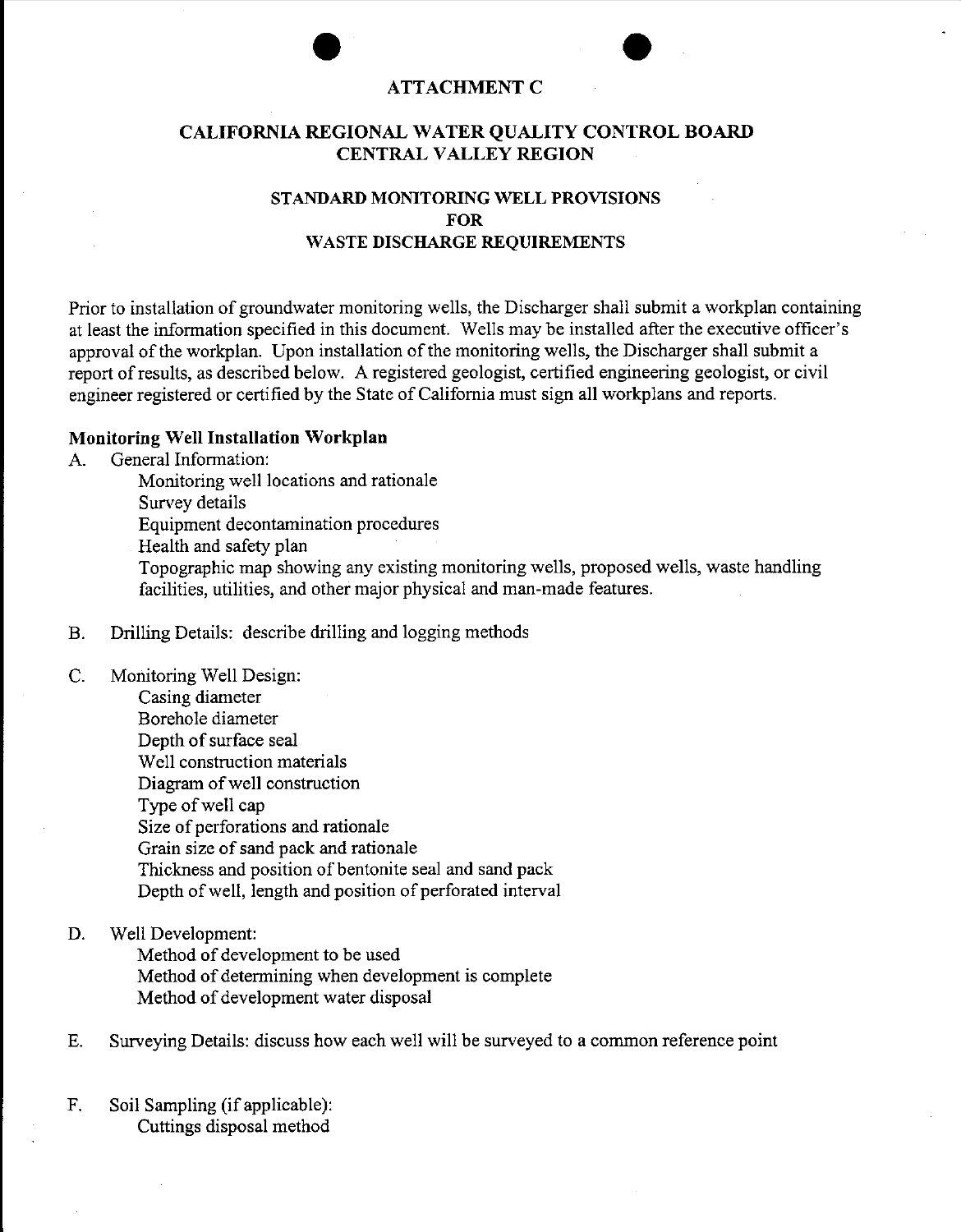Attachment C Standard Monitoring Well Provisions for-Waste Discharge Requirements

> Analyses to be run and methods Sample collection and preservation method Intervals at which soil samples are to be collected Number of soil samples to be analyzed and rationale Location of soil samples and rationale *QAIQC* procedures

G. Well Sampling:

Minimum time after development before sampling (48 hours) Well purging method and amount of purge water Sample collection and preservation method *QAJQC* procedures

#### H. Water Level Measurement:

The elevation reference point at each monitoring well shall be within 0.01 foot. Ground surface elevation at each monitoring well shall be within 0.1 foot. Method and time of water level measurement shall be specified.

I. Proposed time schedule for work.

#### **Monitoring Well Installation Report of Results**

A. Well Construction:

Number and depth of wells drilled

Date(s) wells drilled

Description of drilling and construction

Approximate locations relative to facility site(s)

A well construction diagram for each well must be included in the report, and should contain the following details:

Total depth drilled

Depth of open hole (same as total depth drilled if no caving occurs)

Footage of hole collapsed

Length of slotted casing installed

Depth of bottom of casing

Depth to top of sand pack

Thickness of sand pack

Depth to top of bentonite seal

Thickness of bentonite seal

Thickness of concrete grout

Boring diameter

Casing diameter

Casing material

Size of perforations

Number of bags of sand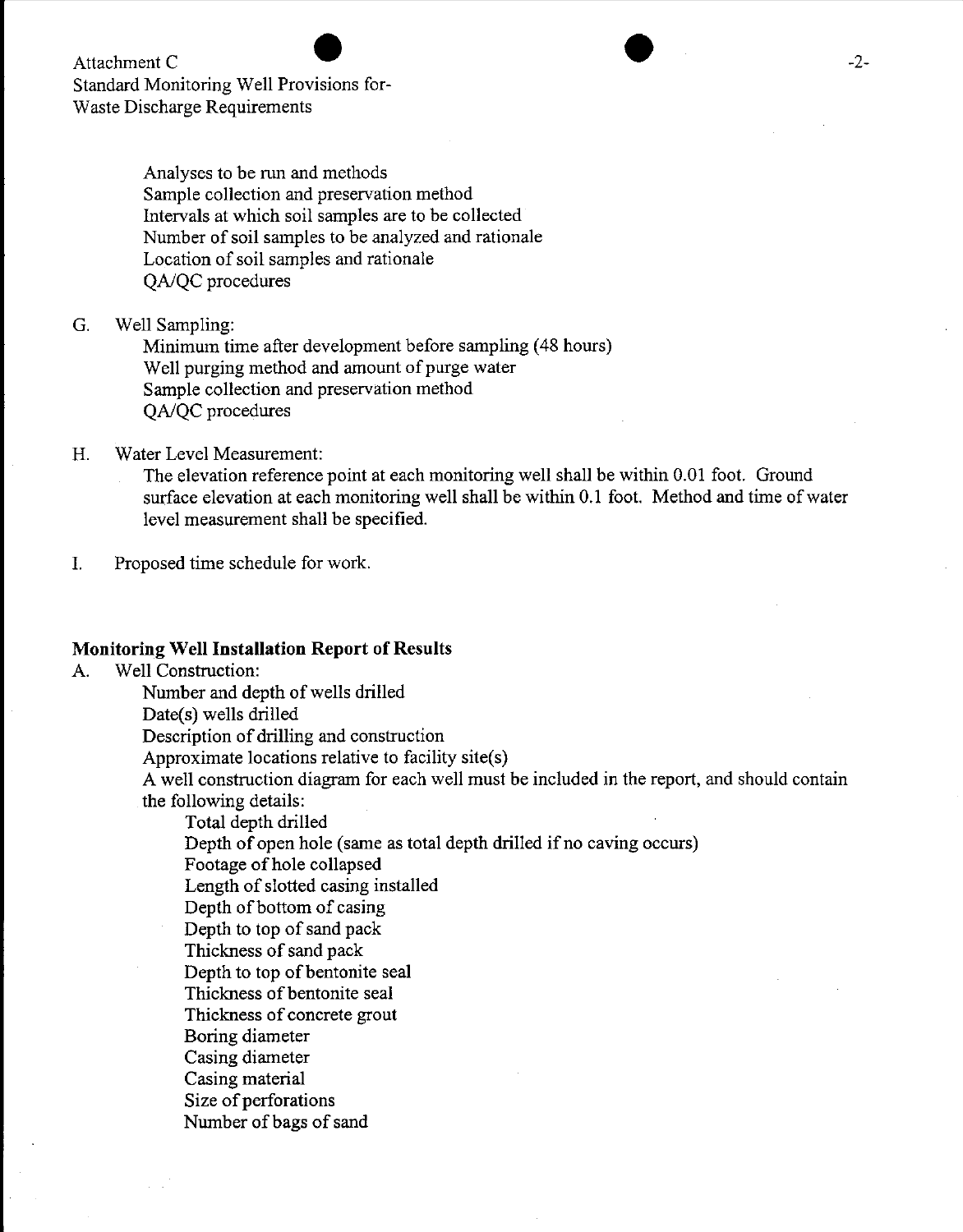#### Attachment C

Standard Monitoring Well Provisions for-Waste Discharge Requirements

> Well elevation at top of casing Depth to ground water Date of water level measurement Monitoring well number Date drilled Location

#### B. Well Development:

Date(s) of development of each well Method of development Volume of water purged from well How well development completion was determined Method of effluent disposal Field notes from well development should be included in report.

#### C. Well Surveying: provide reference elevations for each well and surveyor's notes

#### D. Water Sampling:

Date( $s$ ) of sampling How well was purged How many well volumes purged Levels of temperature, EC, and pH at stabilization Sample collection, handling, and preservation methods Sample identification Analytical methods used Laboratory analytical data sheets Water level elevation(s) Groundwater contour map

#### E. Soil Sampling (if applicable):

Date(s) of sampling Sample collection, handling, and preservation method Sample identification Analytical methods used Laboratory analytical data sheets

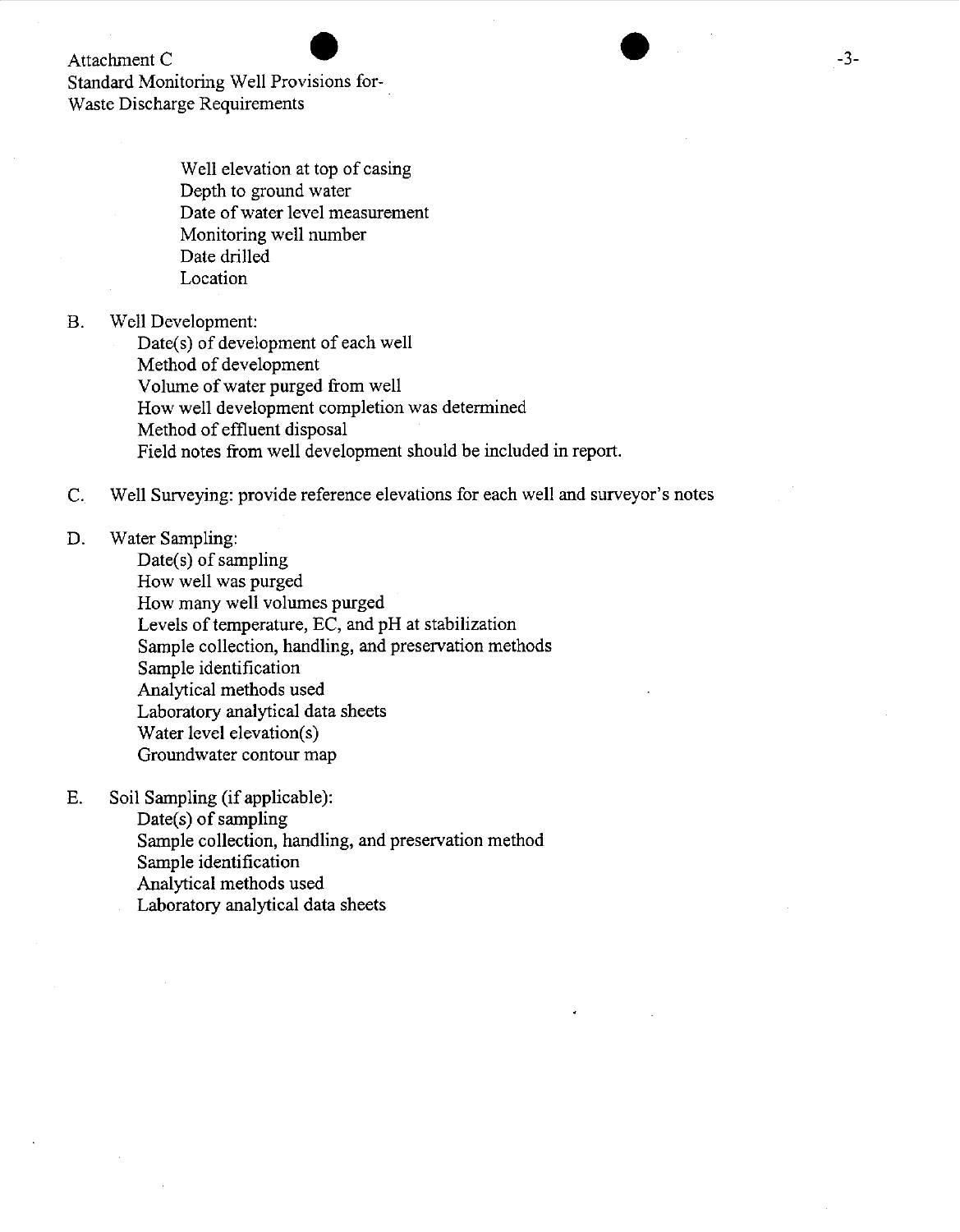## • **INFORMATION SHEET**

•

ORDER NO. 5-00-262 . UNITED PARCEL SERVICE, INC., DBA UNITED PARCEL SERVICE- CARED, AND ROY PORTUGAL SHASTA COUNTY

#### **GENERAL INFORMATION**

United Parcel Service, Inc., operates their Redding, California parcel delivery operations (CARED) on property owned by Roy Portugal (Assessor's Parcel No. 050-080-029). The facility is at 6845 Eastside Road, in Anderson, on a portion of the San Buenaventura Grant projected as Section 6, T30N, R4W, MDB&M. Only the 2.25 acres adjacent to Eastside Road, of the 10-acre parcel, is developed. Surface drainage is to an unnamed tributary of the Sacramento River.

The facility consists of an operations building, paved parking area, domestic wastewater disposal system, groundwater treatment system, fire pond, domestic water well, petroleum fueling island, and underground petroleum storage tanks. Their Standard Industrial Classification code is 4215 (trucking); their industrial activities include vehicle maintenance, vehicle storage, and material handling.

Approximately 100 individuals work at the facility; however, most are on-site only briefly each day. The number of on-site employees ranges from 10 to 15 individuals. Approximately 1,000 gallons per day of domestic wastewater discharges from sanitary facilities within the operations building into a 3,000-gallon septic tank and 750 linear feet of shallow, mounded leachfield. A barrier wall and curtain drain system is constructed around the leachfield to direct groundwater away from the area, thereby increasing the soil depth below the bottom of the leaching trenches. Since installation of the barrier wall and curtain drain system, the average groundwater depth has been approximately 6 feet. Shallow groundwater, generally detected in the summer months, is reportedly the result of leakage from the Anderson-Cottonwood Irrigation District's canal located about 500 feet southwest of the property.

Gasoline and diesel are stored underground and dispensed in a non-canopied area near the wash rack. Waste oil and small containers of various petroleum products are stored in the operations building, aboveground, in secondary containment. The aboveground storage does not include any tank greater than 660 gallons and the cumulative total does not exceed 1,320 gallons; therefore, regulation under Chapter 6.67 of the California Health and Safety Code, Aboveground Storage of Petroleum is not applicable.

In 1992 and 1993, the gasoline and diesel underground storage tanks were removed and replaced with new tanks. Petroleum constituents (MTBE, BTEX, TPHg and TPHd) were detected in the shallow groundwater immediately up-gradient of the leachfield area. The highest MTBE concentration detected in the groundwater was  $140 \mu g/l$ . Lead and the other oxygenates (TBA, ETBE, DIPE, and TAME) were not found and, after March 1995, TPHd was no longer detected in the groundwater. Since gasoline constituents are still present, the curtain drain's discharge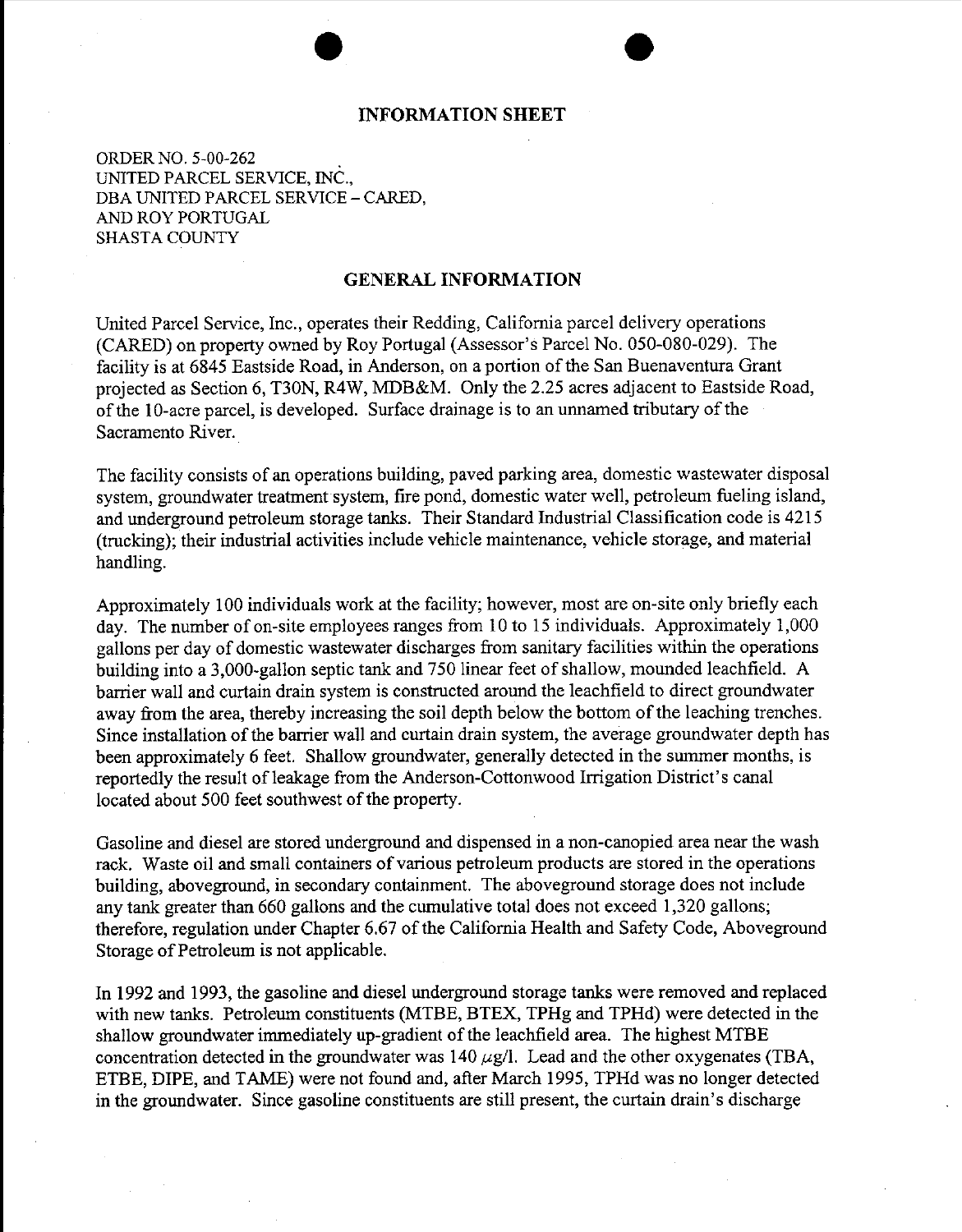INFORMATION SHEET ORDER NO. 5-00-262 UNITED PARCEL SERVICE, INC., DBA UNITED PARCEL SERVICE- CARED AND ROY PORTUGAL SHASTA COUNTY

pipe is designed with a gate valve and tee to either: direct flows to surface soils or, if petroleum is detected, pump the groundwater through a series of granular activated carbon canisters for treatment. When operating, approximately 18,000 gallons per day of treated groundwater discharges to a 50-foot diameter bermed area constructed east of the leachfield.

Storm water flow from the facility is directed through an underdrain into a ditch northeast of the septic tank leachfield and groundwater treatment system's disposal area. Storm water discharges are regulated under the Industrial Activities Storm Water General NPDES Permit. The facility has prepared a Storm Water Pollution Prevention Plan and is participating in their company's group monitoring program.

On 13 July 1994, the Board's Executive Officer issued United Parcel Service a Notification of Applicability to discharge groundwater from their treatment system to surface waters under Waste Discharge Requirements Order No. 92-15018, General NPDES Permit No. CA0082929. On 16 June 2000, the Board rescinded General Order No. 92-150 and replaced it with General Order No. 5-00-119 (NPDES No. CAG915001). Since issuance of Order No. 92-15018, discharges from the groundwater treatment system have not reached surface waters; therefore, United Parcel Service determined that coverage under General Order No. 5-00-119 is not appropriate. The Discharger submitted.a Report of Waste Discharge, dated 13 September 2000, requesting a revision of Order No. 94-007 to include discharges from the groundwater treatment system.

#### **SOILS, GEOLOGY, AND HYDROLOGY**

United Parcel Service lies within the Redding Hydrologic Unit (No. 508), and Enterprise Flat Hydrologic Area (No. 508.10), as depicted on hydrologic maps prepared by the Department of Water Resources in August 1986. The average annual rainfall is approximately 40 inches.

Soils in the leachfield area are sandy silty clay, clayey sand, and gravel followed by hard layer of sandy clayey silt that may limit the downward migration of water. Percolation rates are erratic, ranging from 7 to 120 minutes/inch; the leachfield design is based on a percolation rate of 60 min/inch. Shallow groundwater flows north to northeast, with a hydraulic gradient of 0.011. Permeability test results, from soil samples collected at 11.5 ft and 26.5 ft below ground surface, indicate the average hydraulic conductivity is 7.9 x  $10^{-8}$  cm/sec and 1.9 x  $10^{-8}$  cm/sec respectively.

One piezometer and seven monitoring wells have been installed at the facility, none are adjacent to the groundwater disposal area. The piezometer (P-3) is adjacent to the leachfield; its total depth is 9.54 feet. The monitoring wells (MW) are associated with the petroleum investigation; they are approximately 13 feet deep and perforated for 10 feet. Under Order No. 94-007, MW-1 is used to determine background water quality for the leachfield operations. This Order replaces MW-1 with MW-5, which is immediately upgradient of the leachfield and usually contains

 $\bullet$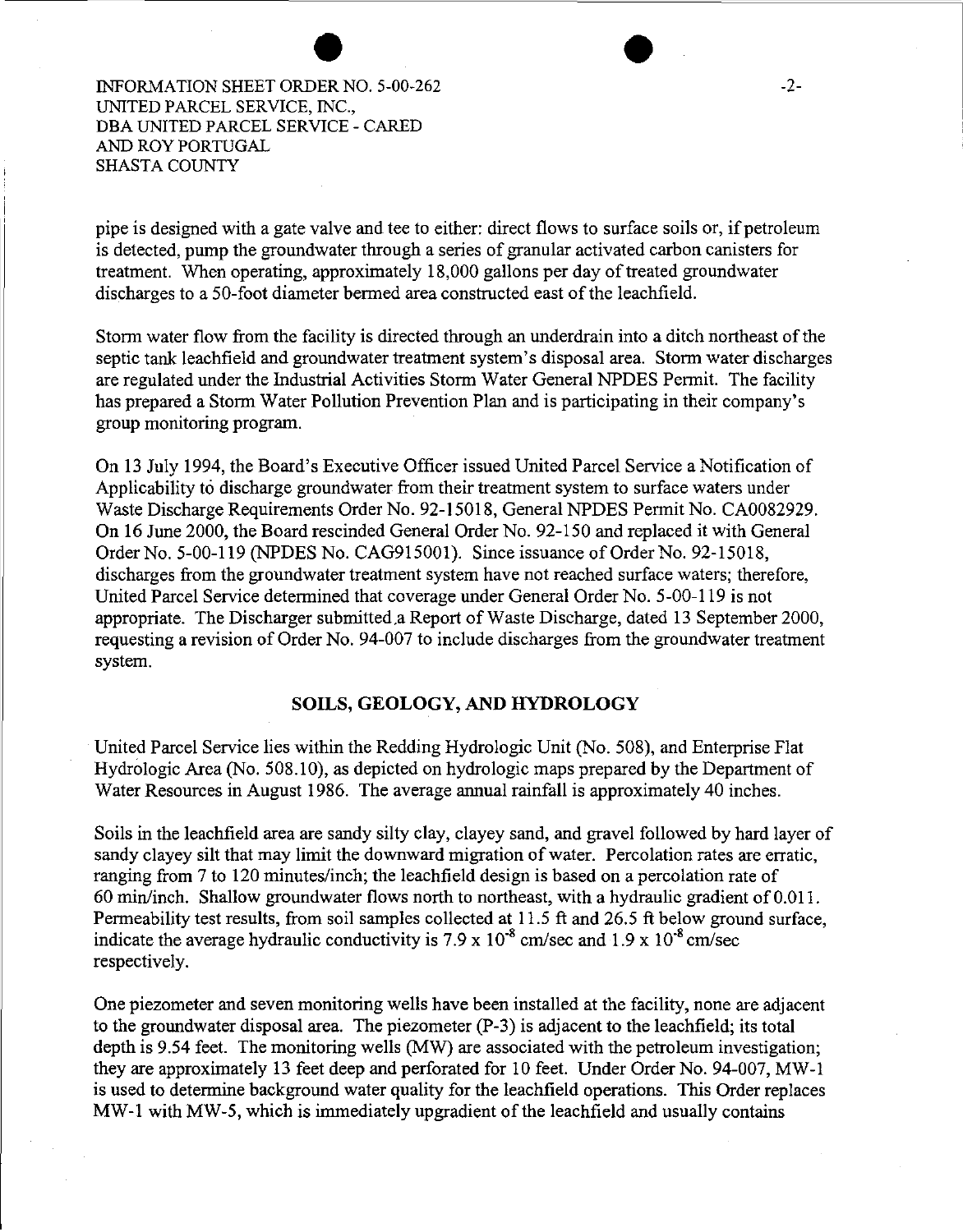INFORMATION SHEET ORDER NO. 5-00-262 UNITED PARCEL SERVICE, INC., DBA UNITED PARCEL SERVICE- CARED AND ROY PORTUGAL SHASTA COUNTY

gasoline constituents that may enter the curtain drain system. Downgradient well MW -7 will continue to be used to determine leachfield compliance. This Order requires the Discharger to submit a workplan and install monitoring wells adjacent to the groundwater disposal area.

The Discharger's drinking water is supplied from an on-site well installed along Eastside Road, upgradient of the septic tank leachfield and groundwater disposal area. The Discharger conducts water quality monitoring of their supply well for constituents required by the Shasta County Department of Resource Management, Environmental Health Division (SCEHD). Currently, SCEHD has not confirmed constituents in the well exceeding drinking water standards. Adjacent properties have individual drinking water wells that are downgradient of the leachfield, groundwater disposal area, and storm drain outlet. In 1994, one downgradient private well was sampled for petroleum constituents; contamination was not detected. Currently, private individual water supply wells are not regulated.

#### **EFFLUENT LIMITATIONS**

Effluent limits have been established as follows:

a. Effluent 30-day Median Concentrations for TPHg, BTEX, and MTBE are established as 'non-detectable', that is, less than the detection concentrations for the specified, commonly available analytical technology. Non-detectable is defined as "below the practical quantitation limit (PQL) or below the method reporting limit (MRL)". A 'median' is used rather than 'average' or 'arithmetic mean' to allow for the detection of a constituent in individual samples without automatically causing a violation of the monthly limitation, as would occur with an 'average' or 'mean' limit.

Routine effluent sampling is conducted quarterly. Granular activated carbon treatment used for groundwater cleanup of petroleum constituents is not normally subject to sudden upset or bypass, so rapid changes in effluent quality is not expected. If detectable concentrations of petroleum constituents are found, the monitoring program requires an evaluation of the system and weekly monitoring of the effluent until 'non-detected' conditions are reestablished. The effluent sampling is not a substitute for process control monitoring by the Discharger.

b. Daily maximum effluent concentrations for TPHg, BTEX, and MTBE are established to allow for some effluent quality variation and for the false positive analytical results inherent in analyses near the limits of detection. The daily maximum concentrations are based on the water quality criteria for the protection of human health (benzene), set at the secondary MCL standard (MTBE), or established at the taste and odor threshold (toluene, ethylbenzene, total xylenes, and total petroleum hydrocarbons-gasoline).

c. The effluent limit for pH is based on the secondary MCL standard.

 $\begin{array}{|c|c|}\n\hline\n\text{...} & \text{...} \\
\hline\n\text{...} & \text{...} \\
\hline\n\text{...} & \text{...} \\
\hline\n\end{array}$